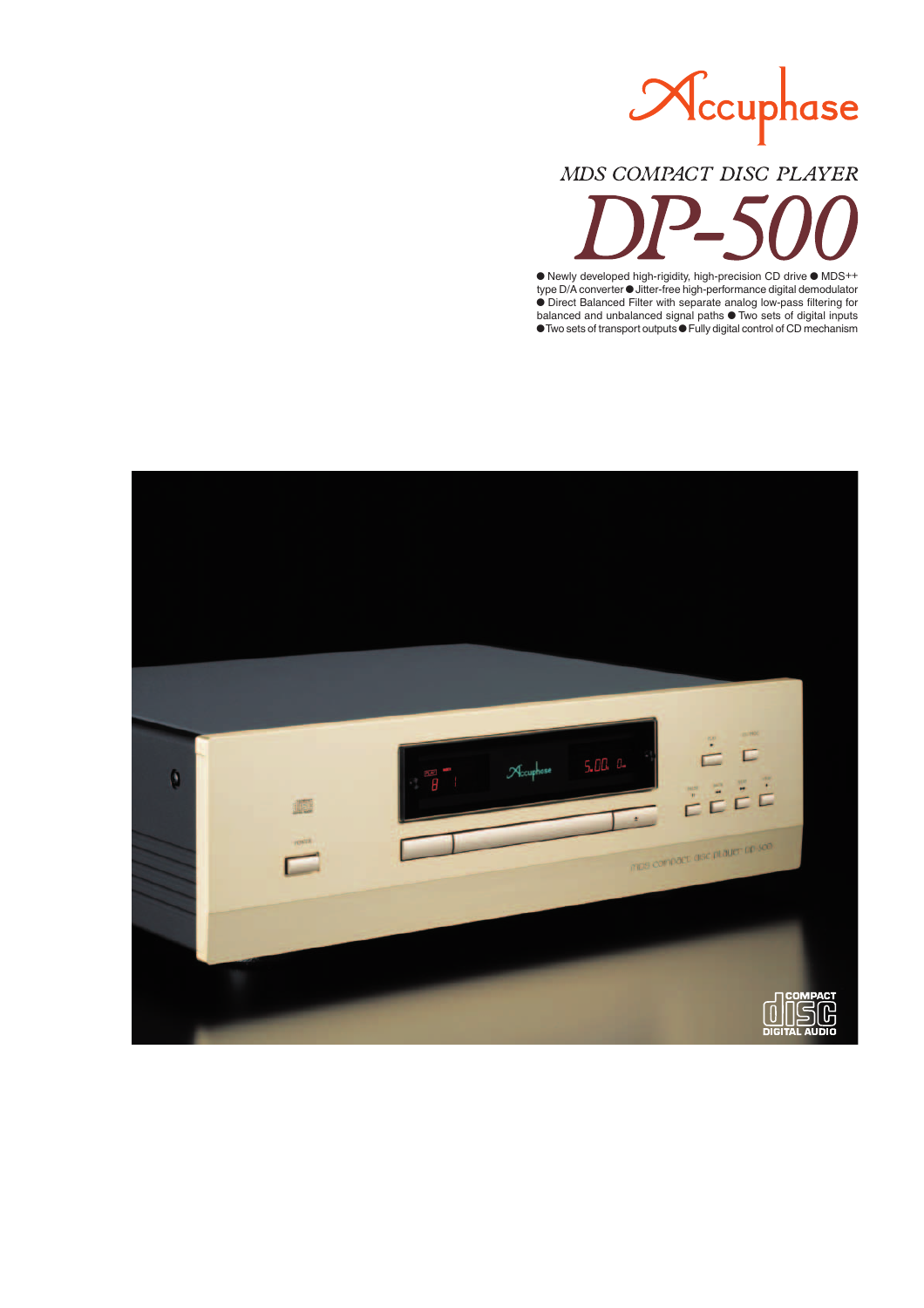

**Dedicated high-end CD player for ultimate musical fidelity — New high-rigidity, high-precision drive mechanism optimized for CD reproduction. Processor section features MDS++ type D/A converter with four parallel DACs. Independent construction of transport section and digital processor. One set each of coaxial and optical connectors for digital input and transport output.**

The Compact Disc format with its 20-year history offers an unsurpassed wealth of musical treasures. Audiophiles the world over therefore covet the Accuphase lineup of high-end dedicated CD players. As the latest entry in this category, the DP-500 features a CD drive mechanism for the first time developed in house, of course with our famous dedication to quality and attention to detail. Combine this with the latest digital signal processing technology, and the result is a breathtaking CD player that will make you rediscover the joys of music.

The CD mechanism in the DP-500 was developed with a simple yet demanding aim: extract the information encoded on the CD one-hundred percent. Using all of its accumulated know-how and expertise, Accuphase has created an extremely rigid and ultra precise transport mechanism that attains new levels of performance.

The processor section employs four strictly selected high-performance delta-sigma

devices operating in parallel, forming a further refined MDS++ D/A conversion system. The analog filter, which has a significant influence on sound quality, is a so-called "Direct Balanced Filter" that provides totally separate analog low-pass filtering (5-pole Butterworth) for the balanced and unbalanced signal paths. This brings out the full musical potential of the CD. The outstanding sound and high performance of the D/A converter section can be accessed also by external equipment. A set of optical and coaxial digital inputs accepts digital signals from other components, for processing with the highest musical accuracy.



# **MDS++ D/A converter**

MDS (Multiple Delta Sigma) is a revolutionary design which employs several delta sigma type converters in a parallel configuration. In the combined output of these multiple converters, conversion errors cancel each other out, resulting in a drastic improvement in all relevant aspects

of converter performance such as accuracy, S/N ratio, dynamic range, linearity, and THD. In the DP-500, four delta sigma type PCM1796 converters (made by Texas Instruments) are driven in parallel. Compared to a single converter, this results in an overall performance improvement by a factor of 2 (=  $\sqrt{4}$ ).

Coaxial input indication

**Optical input** 

As shown in the diagram, the MDS++ features an enhanced current-tovoltage (I/V) converter for processing the D/A converter output current. A combination of current summing and voltage summing is used, resulting in even better stability and top-notch performance. The music emerges from a totally silent background, with





breathtaking detail resolution and accurate spatial information.

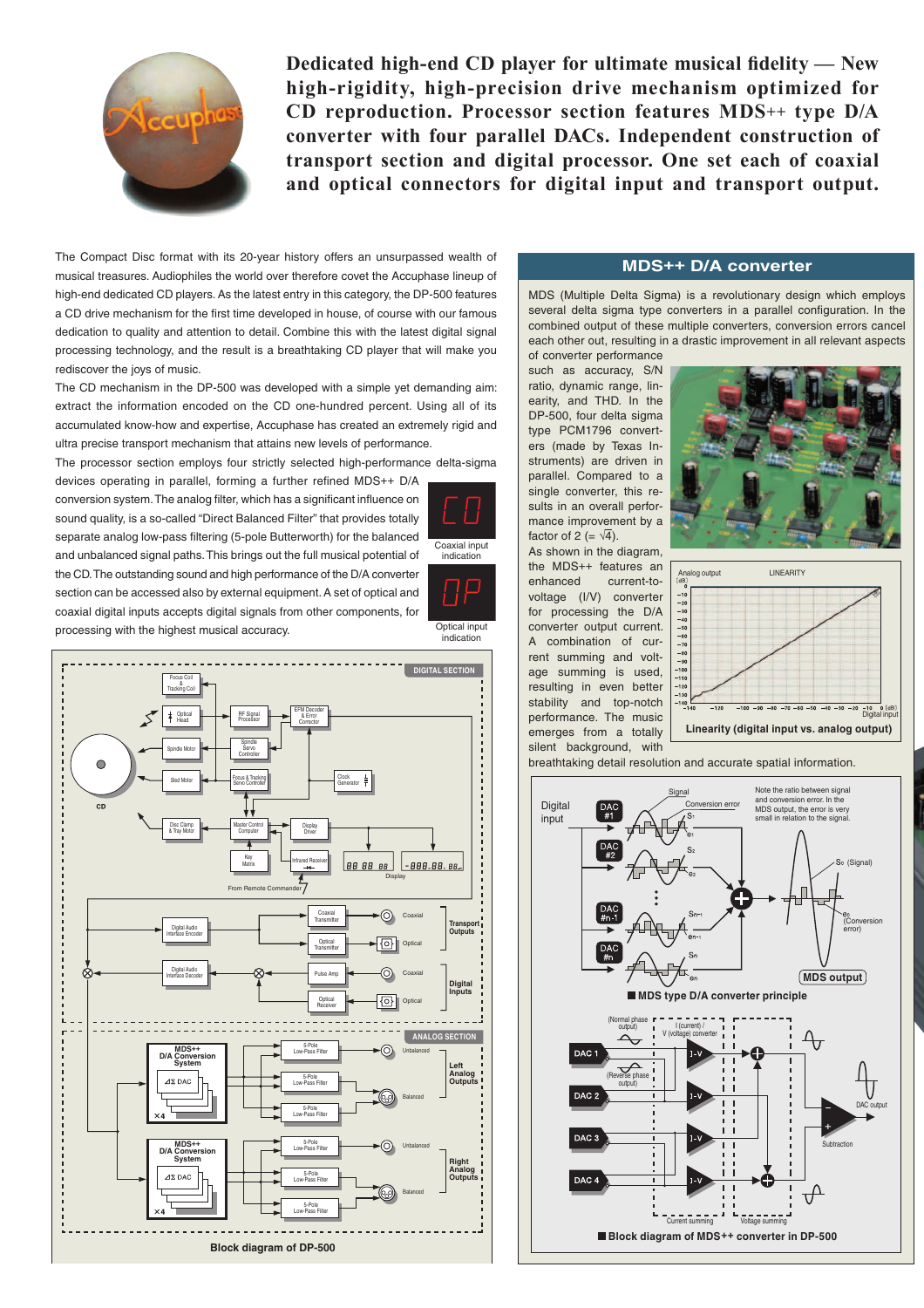# **Transport section features newly developed high-rigidity, high-precision CD drive**

Disc tray

Traverse mechanism

Bridge

In order to extract the minute bits of information from the rapidly spinning disc and decode these accurately into a digital signal of high purity, vibrations emanating from the rotating medium as well as external mechanical vibrations must be minimized. At the same time, the prevention of resonances is also highly important.

In the DP-500, the CD drive base is mounted firmly to a strong metal frame, forming a highly rigid chassis construction. Conversely, the traverse mechanism, an integrated structure consisting of the optical assembly including laser pickup and rotating parts, is designed for extremely light weight and isolated by a floating suspension arrangement from the mechanism base. Specially selected material is used for viscous damping, supporting the traverse mechanism at four points.

A large, sturdy bridge-type cover is joined to the mechanism base for reinforcement. The entire CD drive assembly is directly mounted to the bottom chassis, which in turn features four large cast iron insulator feet with superior damping characteristics. The result is a unit with a low center of gravity and excellent protection against all kinds of adverse influences from vibrations. Perfectly stable and quiet operation produces a signal of utmost accuracy.

High-rigidity, high-prec

dedicated<br>CD drive

- **Sturdy chassis absorbs external vibrations**
- **Highly rigid and precise construction**
- **Traverse mechanism with floating design and viscous damping**
- **Integrated design with large bridge joined to mechanism base**
- **Low center of gravity and efficient vibration control**
- **High-quality CD tray made of extruded aluminum, plus quiet and smooth disc loading mechanism**
- **"High Carbon" cast iron insulator feet with superior damping characteristics further enhance sound quality**

### CD transport section features and functions

- **Fully digital control of CD mechanism**
- $\bullet$  Laser pickup with integrated RF amplifier for drastically **reduced noise interference**
- **Balanced drive circuitry for actuator control eliminates interaction with other circuits**
- **Power-on play feature allows automatic playback**



Mechanism base

Viscous dampers

#### **Supplied remote commander RC-100**

Provides access to direct play, input source selection, level control, repeat play, program play and other functions.